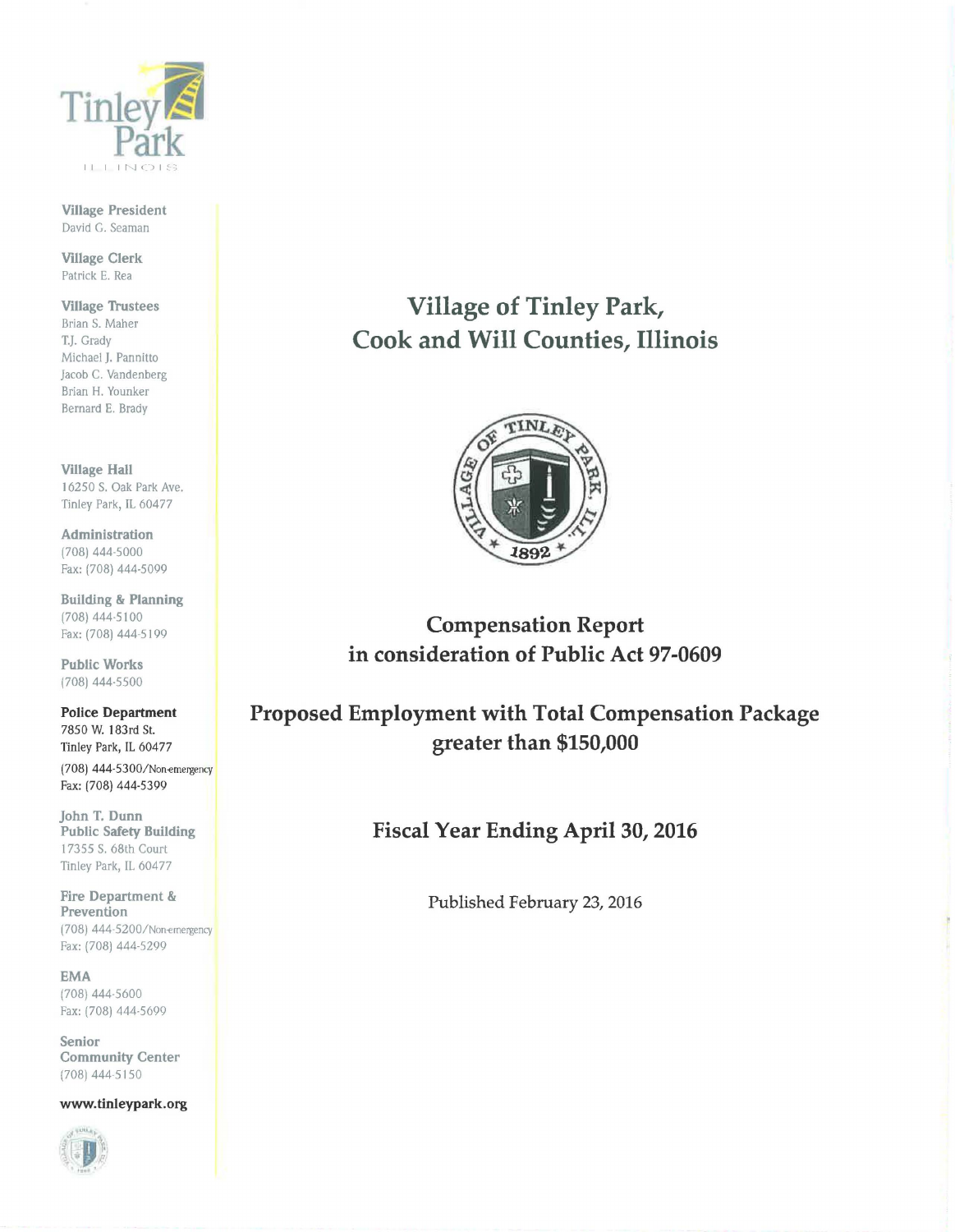

Village President David G. Seaman

Village Clerk Patrick E. Rea

## Village Trustees Brian S. Maher T.J. Grady Michael J. Pannitto Jacob C. Vandenberg Brian H. Younker Bernard E. Brady

**Village Hall** 16250 S. Oak Park Ave. Tinley Park, IL 60477

Administration (708) 444-5000 Fax: (708) 444-5099

Building & Planning (708) 444-5100 Fax: (708) 444-5199

Public Works (708) 444-5500

Police Department 7850 W. l 83rd St. Tinley Park, IL 60477

(708) 444-5300/Non-emergency Fax: [708) 444-5399

john T. Dunn Public Safety Building I 7355 S. 68th Court Tinley Park, IL 60477

Fire Department & Prevention [708) 444 5?.00/Ntm-emergency Fax: (708) 444-5299

EMA (708) 444-5600 Fax: (708) 444-5699

Senior Community Center (708) 444-5150

www.tinleypark.org



## EMPLOYEE COMPENSATION

In August 2011 Public Act 97-0609 became law. This Act amended the Illinois Open Meetings Act and the Illinois Pension Code and requires additional disclosures to be provided by Illinois public bodies.

The Act requires that all Illinois Municipal Retirement Fund (IMRF) employers must post information for each employee having a total compensation package that exceeds \$75,000 per year within 6 days of approval of a budget.

The Act also provides that any IMRF employer that approves an employee's total compensation package equal to or in excess of \$150,000 per year must post the total compensation package at least 6 days before the approval of said compensation package or a budget.

For purposes of the Act, "Total Compensation Package" means payment by the employer to the employee for salary, health insurance, a housing allowance, a vehicle allowance, a clothing allowance, bonuses, loans, vacation days granted, and sick days granted. This definition of "Total Compensation Package" includes only items that are paid directly to the employee, and not expenses incurred by the employer for the benefit of the employee. Accordingly, expenses such as health insurance premiums, and retirement system contributions paid by the Village to companies or individuals other than the employees would not be included in the computation of the Total Compensation Package. An employee's vacation time is provided in accordance with Section 6.6 of the Village of Tinley Park Personnel Manual and is included within the salary for the position and is not an additional compensation benefit. The Village does not provide employees sick days. Additionally, as noted above, under the provisions of the Act, the Village is only required to provide disclosure of employees participating in the IMRF pension system with Total Compensation greater than \$150,000.

Following the definition of Total Compensation Package as provided in the Act, the Village of Tinley Park has only one employee subject to the \$150,000 separate disclosure requirements of the Act.

However, the Village is providing the attached employee position which the Village Board is planning to fill where that "true" Total Compensation Package exceeds \$150,000, inclusive of such other costs incurred and paid by the Village that benefit the employee. The information within this report is on a projected basis for a full year effective with the date of hire.

Bast Bettenhauser

Brad L. Bettenhausen Village Treasurer